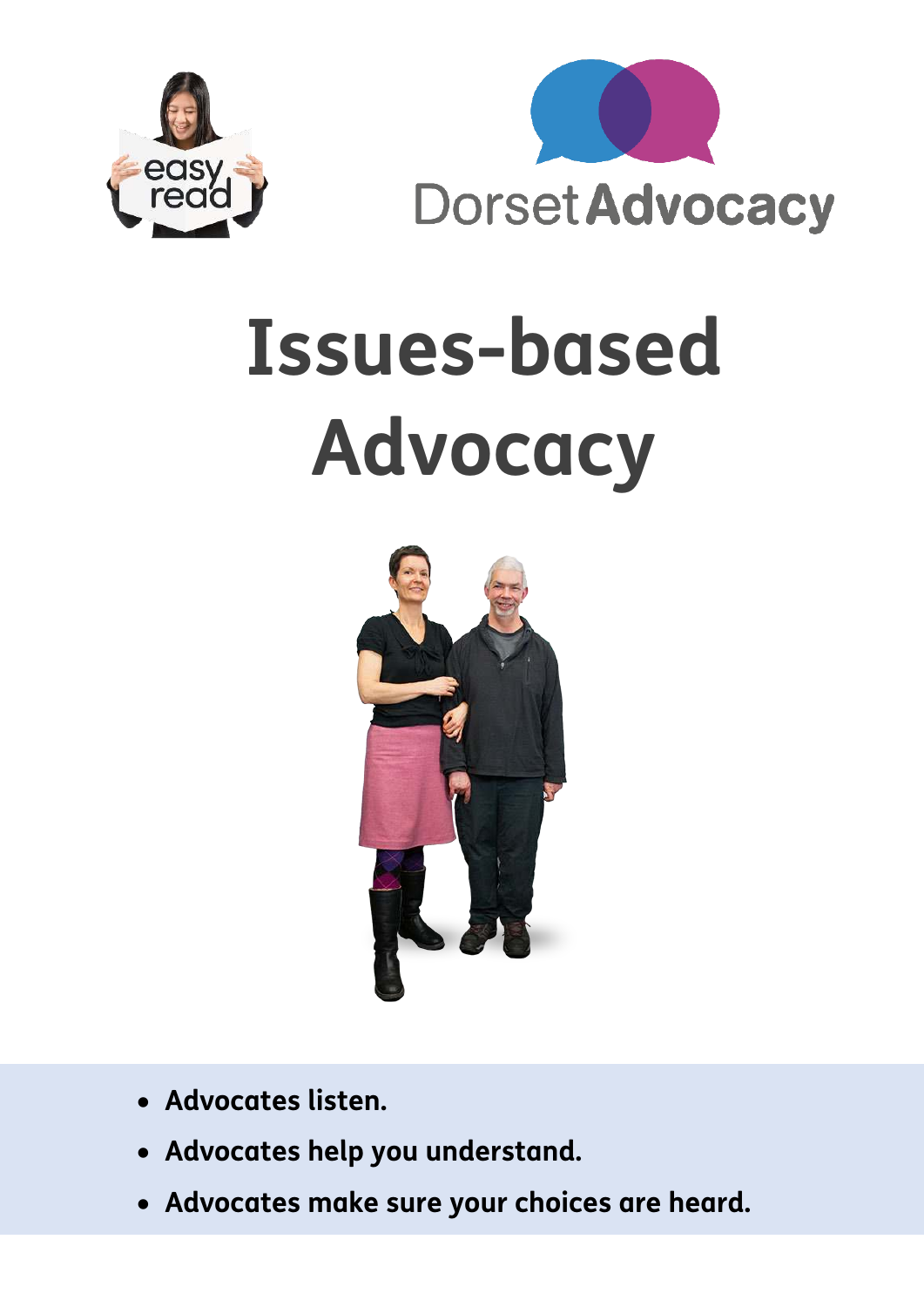

### **Issues-based Advocacy**

An advocate is a person who is on your side. They get to know you. They help you to speak up. They make sure that your rights and views are respected.

We help adults who already receive commissioned services from either **Dorset Council** or **BCP Council** and are one or more of the following:





- **over 65 years old**
- **an adult with learning disabilities and/or autism**
- **an adult with physical disability or long-term condition**
- **a carer for someone** who has support from Social Services. They must live in the Dorset Council area. See our [Bournemouth, Christchurch](https://www.dorsetadvocacy.co.uk/advocacy/support-for-carers/)  [and Poole Carers page](https://www.dorsetadvocacy.co.uk/advocacy/support-for-carers/) for carers who live in BCP Council area.
- **experiencing substance misuse problems** and are known to the Drug and Alcohol Team.

We do not give legal or benefits advice, or help with housing issues.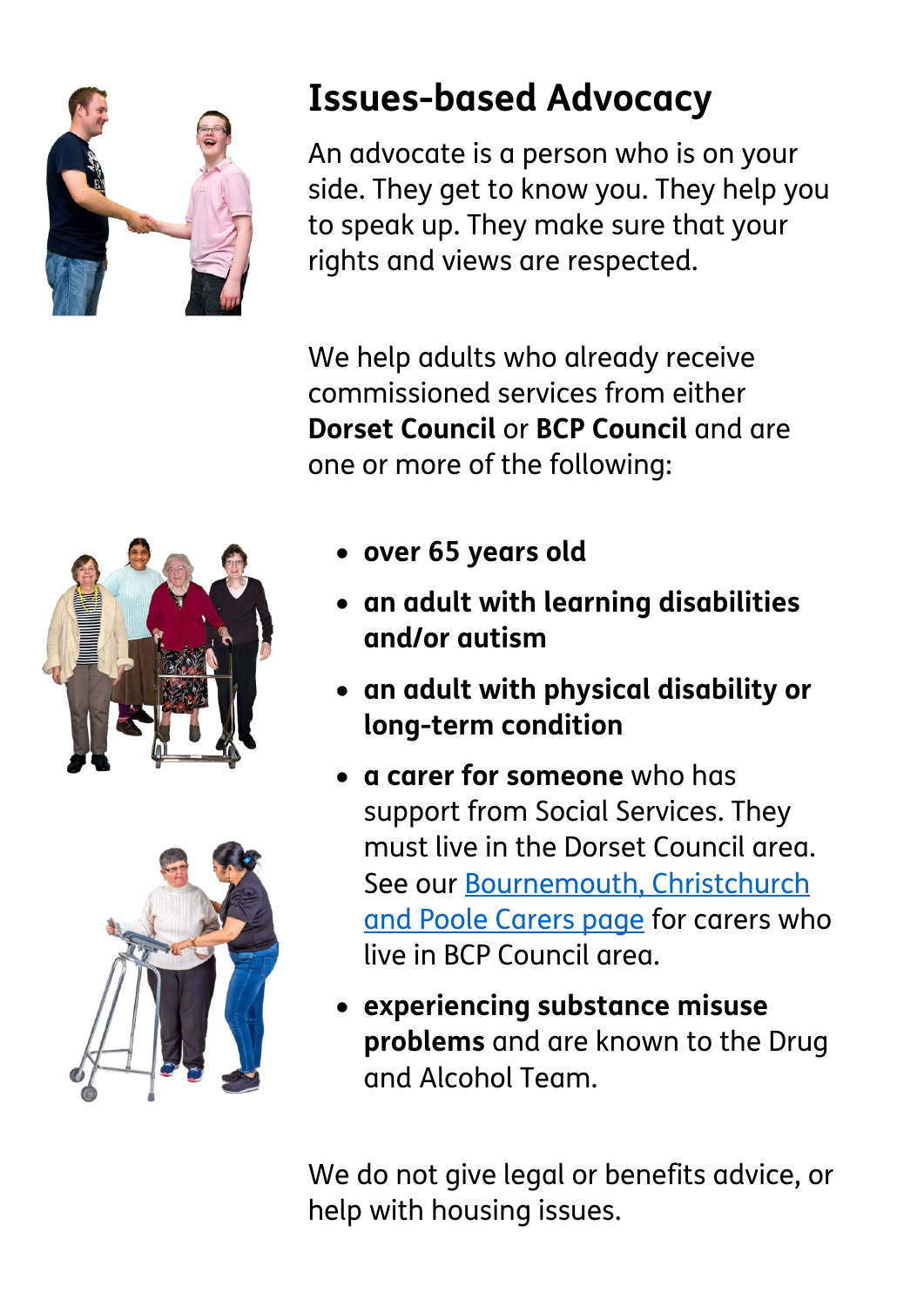

### **Our Advocates**

All our advocates are trained and supported to do their job.

They are independent: they are free to represent your views and wishes and nobody else's.

They either have, or are working towards, an Independent Advocacy Qualification.

## **Your information**



We will keep all information about you private, unless:

- you or someone else could be hurt
- we need to report a crime